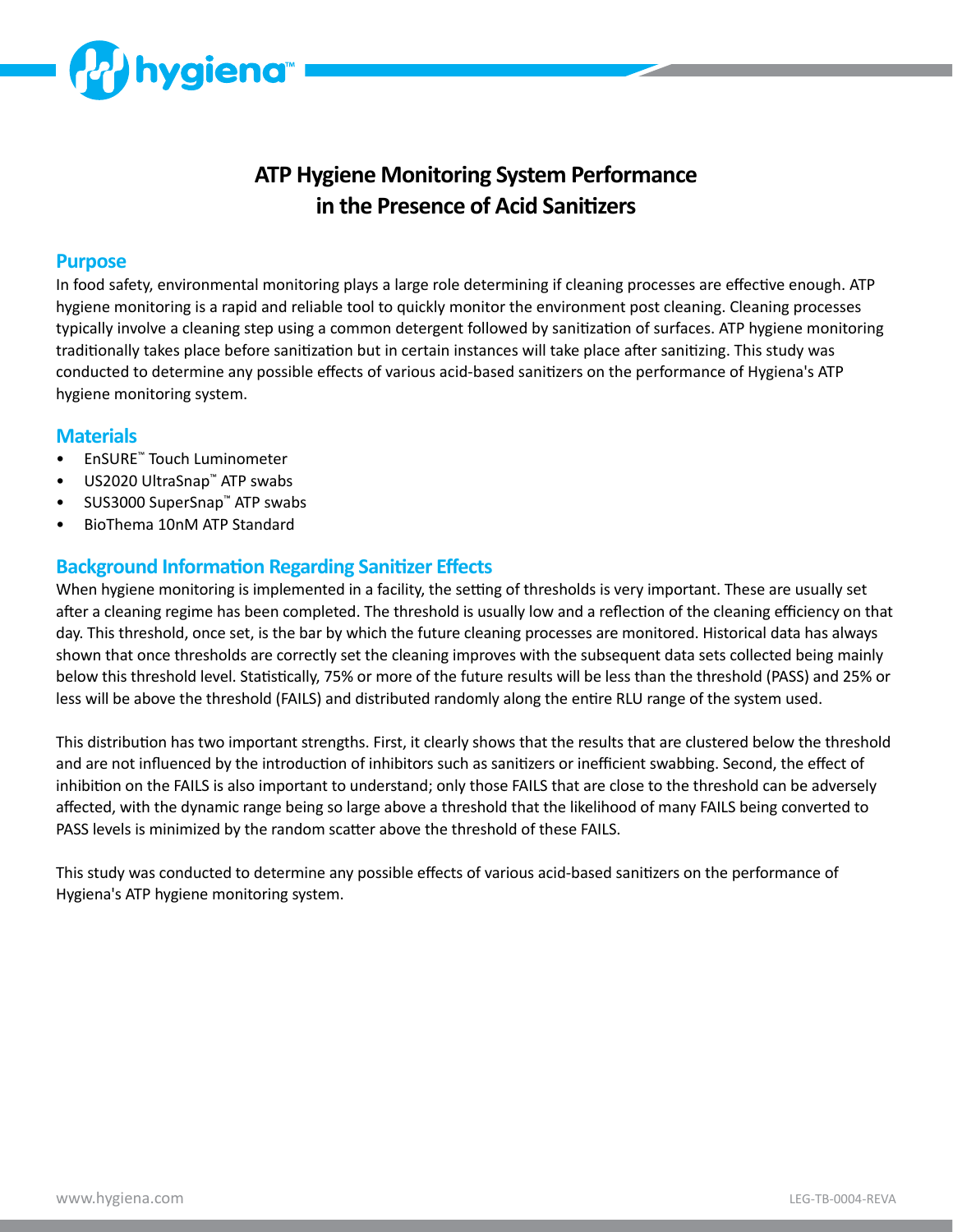### **Methods**

#### **Direct Bioluminescent Inhibition**

In this study each sanitizer was used according to the recommended concentrations for sanitizing food contact surfaces. 10 μL of each sanitizer, or water used as a control, was added to the swab bud of each device followed by 10 μL of a 5 nM ATP solution. Devices were activated and read according to instructions. Five replicates were performed. The RLU sanitizer test results were divided by the results of the control and multiplied by 100 to determine the relative activity.

#### **Surface Swabbing**

In this study five replicate 4" x 4" stainless-steel coupons were prepared for each sanitizer. 100  $\mu$ L of working strength sanitizer were added to each surface and spread using a sterile L-shape spreader. Exposure time was based on sanitizer recommendations. After exposure, 100 μL of 10 nM ATP standard was applied to each surface, spread, and allowed to dry (2 hr). Control surfaces were spread with water instead of sanitizers. Each surface was swabbed and read. The RLU sanitizer test results were divided by the results of the control and multiplied by 100 to determine the relative activity.

#### **Results and Discussion**

Table 1 shows the impact of each sanitizer on the ability to measure ATP in the presence of each sanitizer when directly added to an ATP swab. As can be seen, none of the sanitizers drastically impacted the ability of the ATP swab to detect ATP. Activity ranged between 70 - 118% for each of the ATP swabs and sanitizers.

Table 2 shows the impact of each sanitizer on the ability to accurately measure ATP when sampled from a stainless-steel surface. As shown, none of the sanitizers drastically impacted the ability of each ATP swab to measure ATP from a surface where sanitizer had been applied. Activity ranged between 50 - 103% for each of the ATP swabs and sanitizers.

| Sanitizer*                | <b>Concentration</b> | <b>Activity-Interference</b> |  |
|---------------------------|----------------------|------------------------------|--|
| Oxonia Active™            | 0.20%                | 74 - 116%                    |  |
| Vortexx <sup>™</sup>      | 0.20%                | $91 - 98%$                   |  |
| Mandate <sup>™</sup> Plus | 0.19%                | 70 - 100%                    |  |
| Synergex <sup>™</sup>     | 0.20%                | $86 - 99%$                   |  |

#### **Table 1. Direct Addition to Swabs: Biolouminescent Activity Impacts**

\*Oxonia, Vortexx, Mandate Plus, and Synergex are registered trademarks of Ecolab®